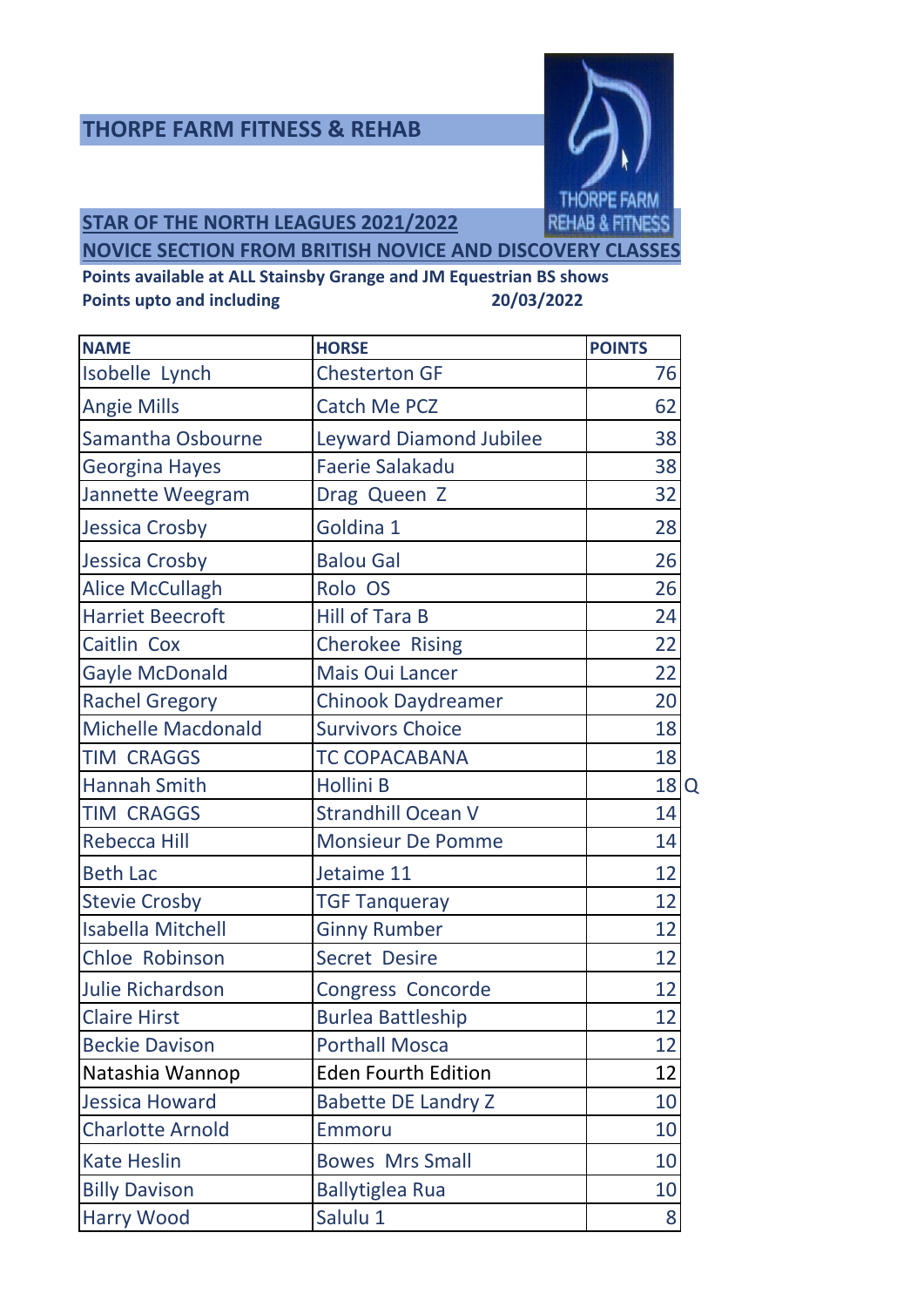| Sophie Wall              | <b>Primitive Pronto</b>   | 8                        |
|--------------------------|---------------------------|--------------------------|
| NATALIE HOMAN            | Orianthe Van,t Soli       | 8                        |
| Amy Taylor               | Good Boy                  | 8                        |
| <b>Paddy Muir</b>        | <b>Royal Brown</b>        | 8                        |
| <b>Raechal Proudley</b>  | <b>Billy Heinz E T</b>    | 8                        |
| <b>Beth Stephenson</b>   | <b>Nirsinna</b>           | 8                        |
| <b>Beth Stephenson</b>   | Finchley Park, s Boy      | 8                        |
| Molly Oman               | Ragner of Ranelagh        | 8                        |
| Pippa Allen              | <b>Qwinto Achterhoek</b>  | 6                        |
| <b>Rachel Proudley</b>   | Swing on a Star           | 6                        |
| <b>Gayle McDonald</b>    | Millfield Merlin          | 6                        |
| Lily-Ella-Kemp           | <b>Tiger Lilly III</b>    | 6                        |
| <b>Tracy Holder</b>      | Cris Cross Z              | 6                        |
| <b>Ashley Suddes</b>     | Cavanagarven Knight       | 6                        |
| <b>Sarah Duell</b>       | <b>Grindon Herbert</b>    | 6                        |
| Olivia Wrathall          | <b>KEC Quality Ethan</b>  | 6                        |
| <b>Stevie Crosby</b>     | <b>Special As He</b>      | 6                        |
| <b>Alice McCullagh</b>   | <b>Bishopstown One</b>    | 6                        |
| <b>Beth Stephenson</b>   | I, m Diamond HVS          | 6                        |
| Madaline LancasterVal    | Killderrys Sparrow        | 6                        |
| <b>Siobhan Picken</b>    | <b>Ideato Vant Heike</b>  | 4                        |
| <b>Charlotte Oldroyd</b> | Deo Volente M2S           | 4                        |
| <b>Lindsey Craggs</b>    | <b>Dallamires Apolla</b>  | 4                        |
| Hollie Davison           | <b>AAJ Melbec</b>         | $\overline{\mathcal{A}}$ |
| <b>Stevie Crosby</b>     | <b>TGF Cocarno</b>        | 4                        |
| Chloe Robinson           | <b>Cruising Diamond R</b> | 4                        |
| <b>Beth Stephenson</b>   | <b>Plot Royale</b>        | 4                        |
| <b>Tim Craggs</b>        | Flashlight SDW Z          | 4                        |
| <b>Rachel Proudley</b>   | Lizzy dAlme CZ            | $\overline{2}$           |
| Natashia Wannop          | <b>Easter Joy</b>         | $\overline{2}$           |
| <b>Amy Nelson</b>        | Doing it My Way           | $\overline{2}$           |
| Sarah Russell            | <b>Idolando Van De Ka</b> | $\overline{2}$           |
| Sally Kingsley           | Little Longstockins       | $\overline{2}$           |
| Pippa Allen              | Vagalenco GF              | $\overline{2}$           |
| Gabriella D Ambrosia     | Cashallco                 | $\overline{2}$           |
| Libby Lupton             | Penny Blue I              | $\overline{2}$           |
| <b>Helen Grimes</b>      | Easy Delight I            | $\overline{2}$           |
| Pippa Allen              | Special As He             | $\overline{2}$           |
| Georgia Renouf           | Moonlight                 | $\overline{2}$           |
| <b>Molly Oman</b>        | Clooncastle Caitlin       | $\overline{2}$           |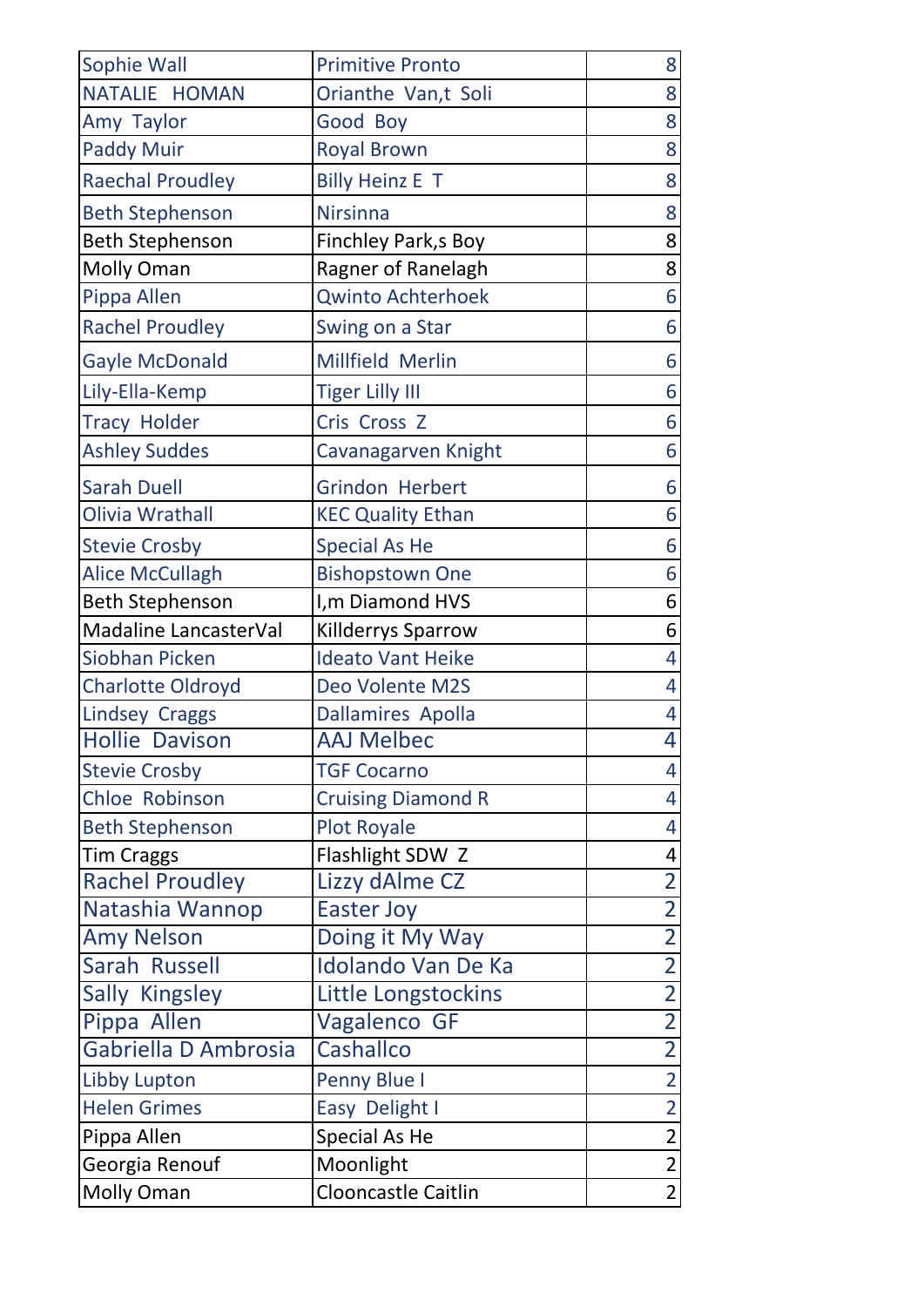# **KATY BANNON EQUESTRIAN**

## **STAR OF THE NORTH LEAGUES 2021/2022 1.05M SECTION**



| <b>NAME</b>              | <b>HORSE</b>                 | <b>POINTS</b> |          |
|--------------------------|------------------------------|---------------|----------|
| <b>Harriet Beecroft</b>  | <b>Arkans Tzarina</b>        | 58            |          |
| Dayna Francis            | <b>Burnlea Onora</b>         | 46            |          |
| Ceiliegh Nicolson        | Ole Gunner                   | 30            |          |
| <b>Alison Brown</b>      | <b>Penny Farthing VI</b>     | 28            |          |
| <b>Mia Grey</b>          | <b>Ettonia</b>               | 24            |          |
| <b>Charlotte Arnold</b>  | springfield                  | 22            |          |
| <b>Polly Douglas</b>     | <b>Brandon View Oscar</b>    | 18            |          |
| Natalie Homan            | Hemmingway                   | 16            |          |
| <b>Wiz Ward Aldam</b>    | Lux II                       | 12            |          |
| <b>Danny Nicholson</b>   | Oriana Van Het Wilderh       | 12            |          |
| <b>Holly Gair</b>        | Top Line Bellini             | 12            |          |
| <b>Emma Denton</b>       | <b>Chellie</b>               | 10            |          |
| Kristina Yeoman          | <b>Caseys Cruise</b>         | 10            |          |
| <b>Chloe Robinson</b>    | <b>Secret Desire</b>         | 10            |          |
| <b>Nicki Pow</b>         | Del a Rue                    | 10            |          |
| <b>Paddy Muir</b>        | <b>Crimson Sky</b>           | 10            | $\Omega$ |
| <b>Rebecca Hill</b>      | <b>Charlestown Highflyer</b> | 8             |          |
| <b>Lauren Sisson</b>     | <b>Chellie</b>               | 8             |          |
| Morgan Henderson         | Caruno II                    | 8             |          |
| <b>Nicki Pow</b>         | Utarua 111                   | 6             |          |
| <b>Steph Green</b>       | <b>Moyreisk Simba</b>        | 6             |          |
| <b>Isabelle Mitchell</b> | <b>Ginny Rumber</b>          | 6             |          |
| <b>Charlotte Oldroyd</b> | <b>Stripe of Glory</b>       | 6             |          |
| <b>Olivia Wrathall</b>   | Gin                          | 6             |          |
| <b>Harriet Beecroft</b>  | <b>Hill of Tara B</b>        | 6             |          |
| <b>Alison Lines</b>      | Wrigeltto                    | 4             |          |
| <b>Harriet Platts</b>    | <b>Easy Tiger III</b>        | 4             |          |
| <b>Ashley Suddes</b>     | Cavanagarvan Knight          | 4             |          |
| <b>Lily Dean</b>         | <b>TGF Asterix in Colour</b> | 4             |          |
| <b>Olivia Wrathall</b>   | <b>KEC Quality Ethan</b>     | 4             |          |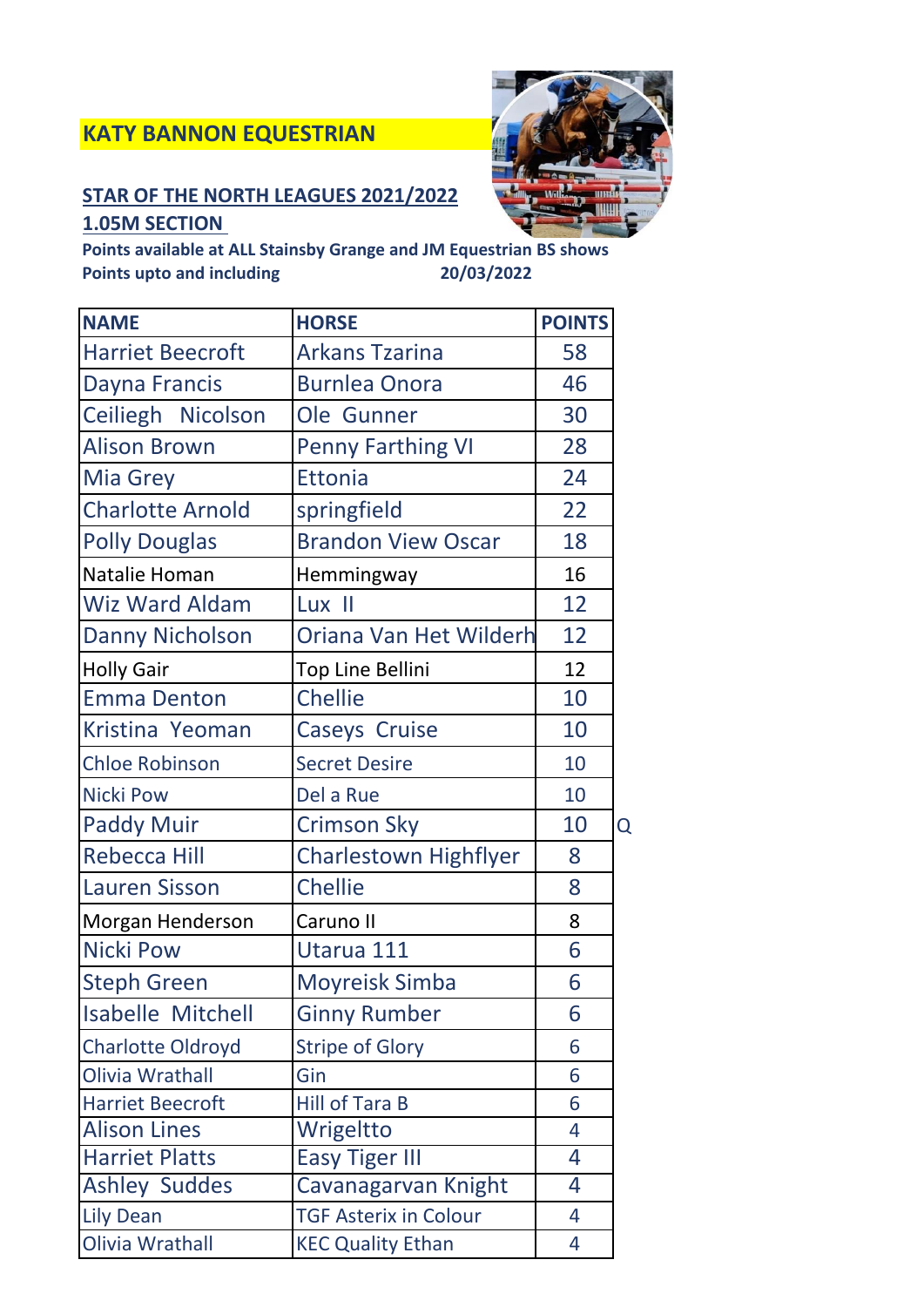| <b>Beth Lach</b>        | Je Taime II            |  |
|-------------------------|------------------------|--|
| <b>Alison Wilson</b>    | Calisabeau             |  |
| <b>Sadie Abel</b>       | <b>GLS Contessina</b>  |  |
| <b>Wiz Ward Aldam</b>   | <b>Wildcards Lucky</b> |  |
| <b>Raechal Proudley</b> | Churchill 6th          |  |
|                         |                        |  |
|                         |                        |  |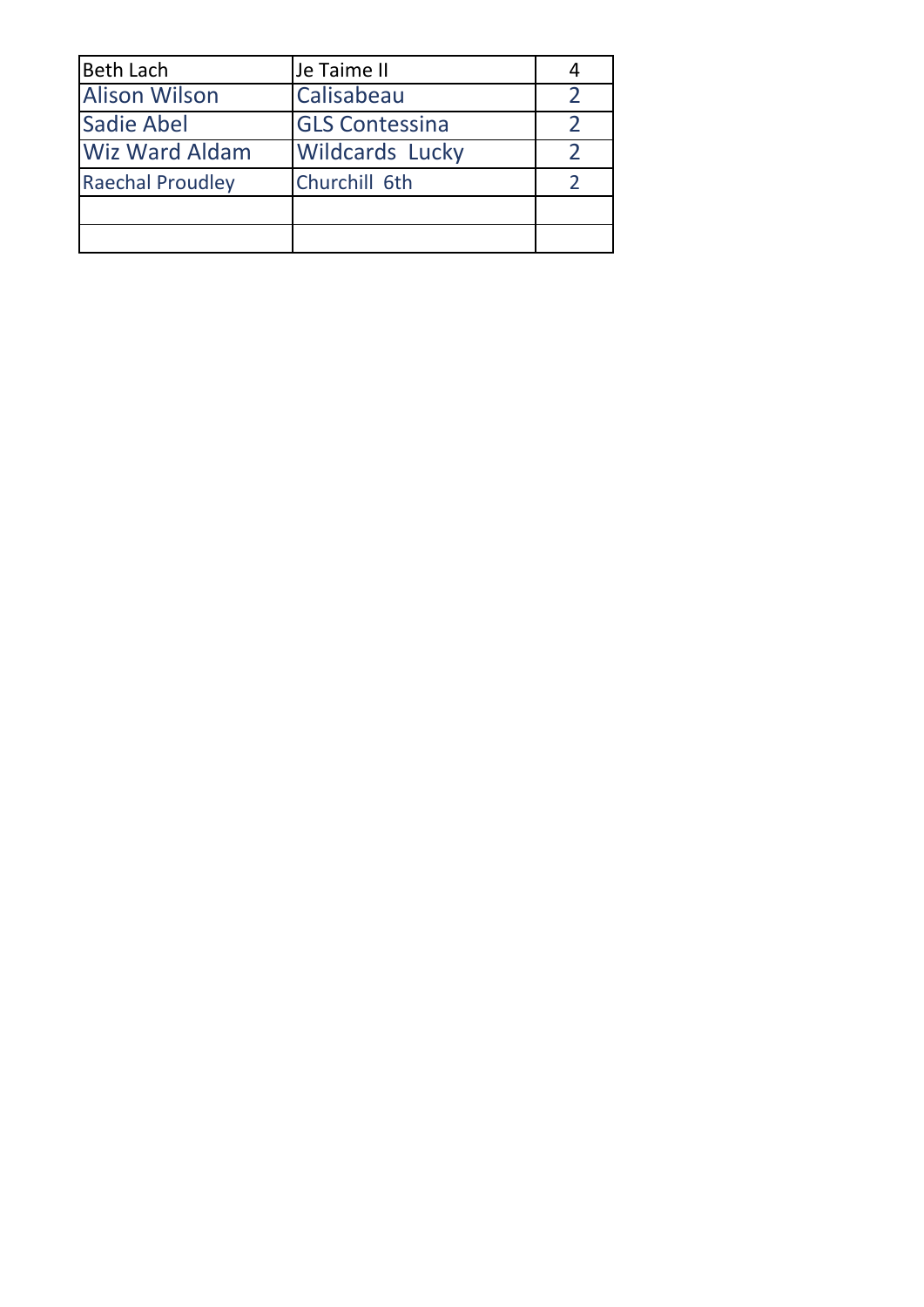## **PENSHAW TEAROOMS Intermediate**

#### **STAR OF THE NORTH LEAGUES 2021/2022**



#### **INTERMEDIATE SECTION FROM ALL NEWCOMER AND Foxhunter classes**

| <b>NAME</b>            | <b>HORSE</b>                 | <b>POINTS</b>        |
|------------------------|------------------------------|----------------------|
| <b>Stevie Crosby</b>   | <b>TGF Junior</b>            | 60                   |
| <b>Steph Green</b>     | Moyreisk Simba               | 48                   |
| Pippa Allen            | <b>TGF Asterix in Colour</b> | 42                   |
| <b>Stevie Crosby</b>   | <b>TGF Applearno</b>         | 38                   |
| <b>Rachel Proudley</b> | Disnavaragh                  | 34                   |
| James Adams            | Jag Womeniser Lad            | 34                   |
| <b>Harry Wood</b>      | St Lucia 111                 | 32                   |
| <b>Paddy Muir</b>      | <b>Crimson Sky</b>           | 30                   |
| <b>Beth Lac</b>        | Je Taime II                  | 30                   |
| <b>Millie Allen</b>    | <b>Balou Belle</b>           | 24                   |
| <b>Kerry Dicken</b>    | Koblenz 11                   | 22                   |
| Pippa Allen            | <b>Ka Ching</b>              | 22                   |
| Pippa Allen            | <b>MPF Aristella Z</b>       | 22                   |
| <b>Summer Tones</b>    | Cassie SL                    | 20                   |
| James Adams            | <b>Gringos Legacy</b>        | 20 <sup>1</sup><br>Q |
| Gabriella D Ambrosio   | Cashallco                    | 18                   |
| <b>Angie Mills</b>     | Catch Me PC Z                | 18                   |
| <b>Angie Mills</b>     | Salto d Altura               | 16                   |
| <b>Ellie Fannan</b>    | <b>Windyridge Mcconkie</b>   | 14                   |
| <b>Stevie Crosby</b>   | Vagalenco GF                 | 14                   |
| Laura Robinson         | <b>Pacinos Cherryfield</b>   | 12                   |
| <b>Hollie Davison</b>  | <b>AJJ Melbec</b>            | 12                   |
| Rebecca Hill           | <b>Monsier De Pomme</b>      | 12                   |
| Sophie Neasham         | <b>Twingo III</b>            | 12                   |
| Jessica Rawsthorn      | <b>Mister Maccondy</b>       | 10                   |
| <b>Rachel Proudley</b> | Billy Heinz E.T.             | 10                   |
| <b>Alice McCullagh</b> | <b>Rolo OS</b>               | 10                   |
| <b>Beth Stephenson</b> | <b>Finchley Park,s Boy</b>   | 10                   |
| Jessica Quine          | Lionel III                   | 10                   |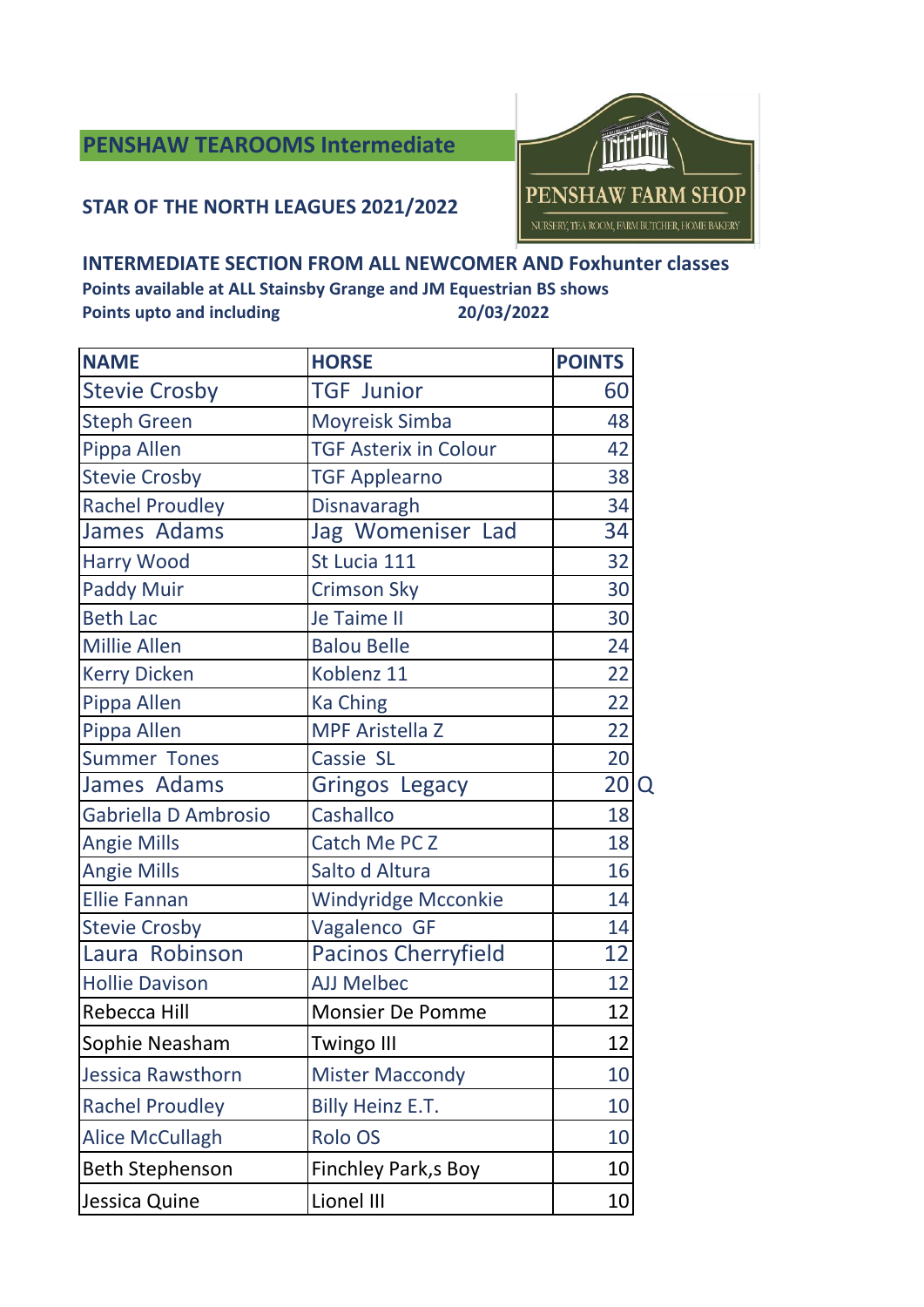| Sophia Cuthbert         | <b>AAB Diamond Ark</b>    | 10             |
|-------------------------|---------------------------|----------------|
| <b>Rachel Proudley</b>  | Lousiana                  | 8              |
| <b>Wiz Warde Aldam</b>  | <b>Wildcards Lucky</b>    | 8              |
| Kristina Yeoman         | <b>Caseys Cruise</b>      | 8              |
| Paige Broadbent         | Capriati II               | 8              |
| Amy Taylor              | Good Boy                  | 8              |
| <b>Charlotte Arnold</b> | Emmoru                    | 8              |
| Johnothan Dixon         | Legacy QC                 | 8              |
| Hannah Barker           | Galaxy V                  | 8              |
| <b>Stevie Crosby</b>    | <b>Crash Dmeers Z</b>     | 6              |
| <b>Rachel Proudley</b>  | <b>Geane Genie</b>        | 6              |
| Georgia Renouf          | <b>TGF Applearno</b>      | 6              |
| Emma Foster-Brannen     | Helsinki 33               | 6              |
| Johnothan Dixon         | Ardenica                  | 6              |
| <b>Christie Kerrs</b>   | Joyrander Salva           | 4              |
| Paige Broadbent         | <b>Hero IV</b>            | 4              |
| Pippa Allen             | Vagalenco GF              | 4              |
| Gabriella D Ambrosio    | <b>Babette De Landry</b>  | 4              |
| <b>Beth Stephenson</b>  | Plot Royale               | 4              |
| Olivia Wrathall         | <b>KEC Quality Ethan</b>  | 4              |
| <b>Charlotte Arnold</b> | <b>ABC Caruso</b>         | 4              |
| <b>Rachel Proudley</b>  | <b>Quam Quam D Rialfo</b> | $\overline{2}$ |
| <b>Helen Hogg</b>       | <b>Belladine 11</b>       | $\overline{2}$ |
| <b>Grace Maher</b>      | <b>Nobles VD Meilegen</b> | $\overline{2}$ |
| Ceildh Nicolson         | Ole Gunner                | $\overline{2}$ |
| <b>Chloe Robinson</b>   | <b>Secret Desire</b>      | $\overline{2}$ |
| Isobelle Lynch          | <b>Chesterton GF</b>      | $\overline{2}$ |
|                         |                           |                |
|                         |                           |                |